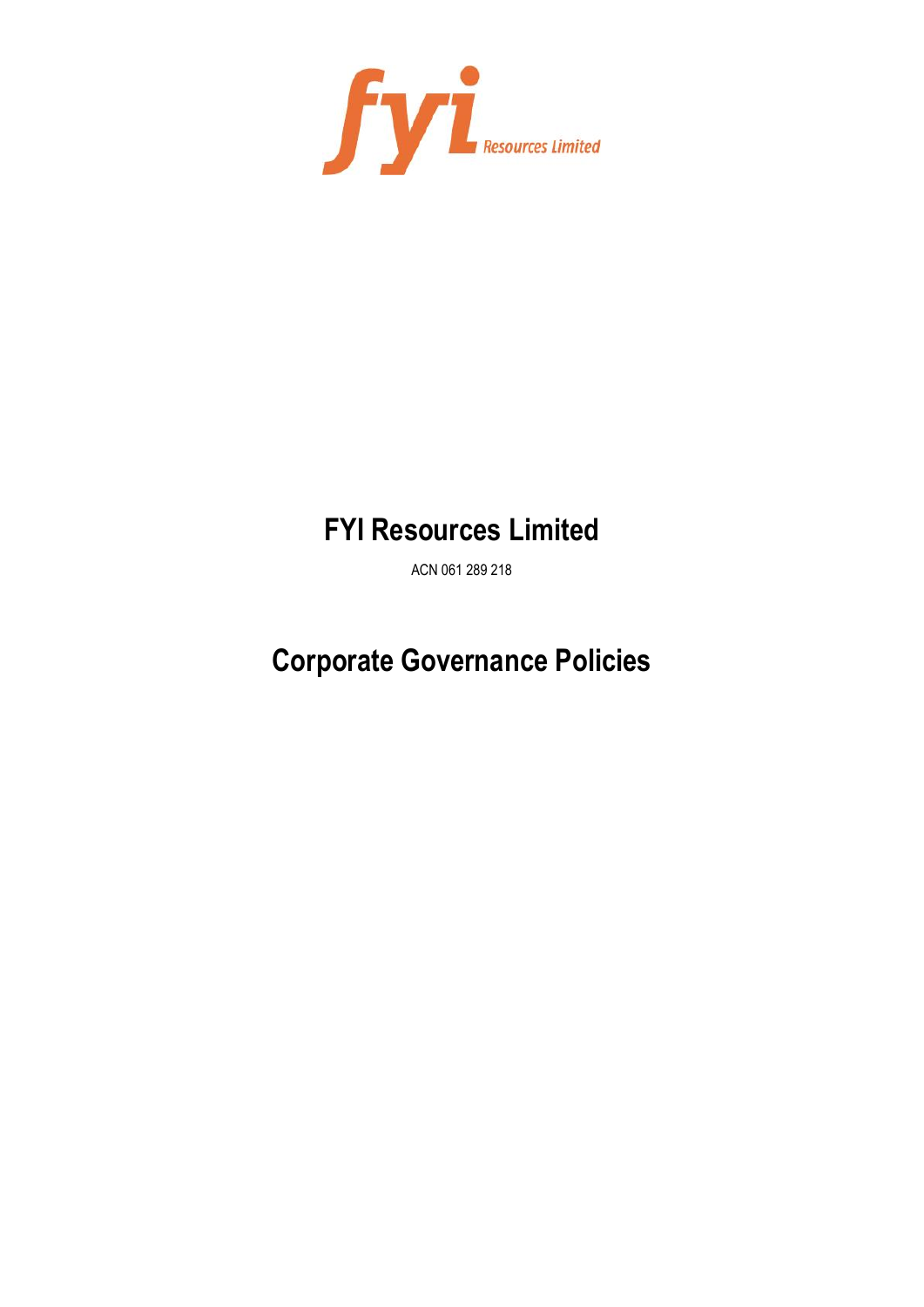# **Table of contents**

| $\mathbf 1$    |                                                                |  |
|----------------|----------------------------------------------------------------|--|
| $\mathbf{2}$   |                                                                |  |
| 3              | Principle 3: Promote ethical and responsible decision-making 5 |  |
| 4              |                                                                |  |
| 5              |                                                                |  |
| 6              |                                                                |  |
| $\overline{7}$ |                                                                |  |
| 8              |                                                                |  |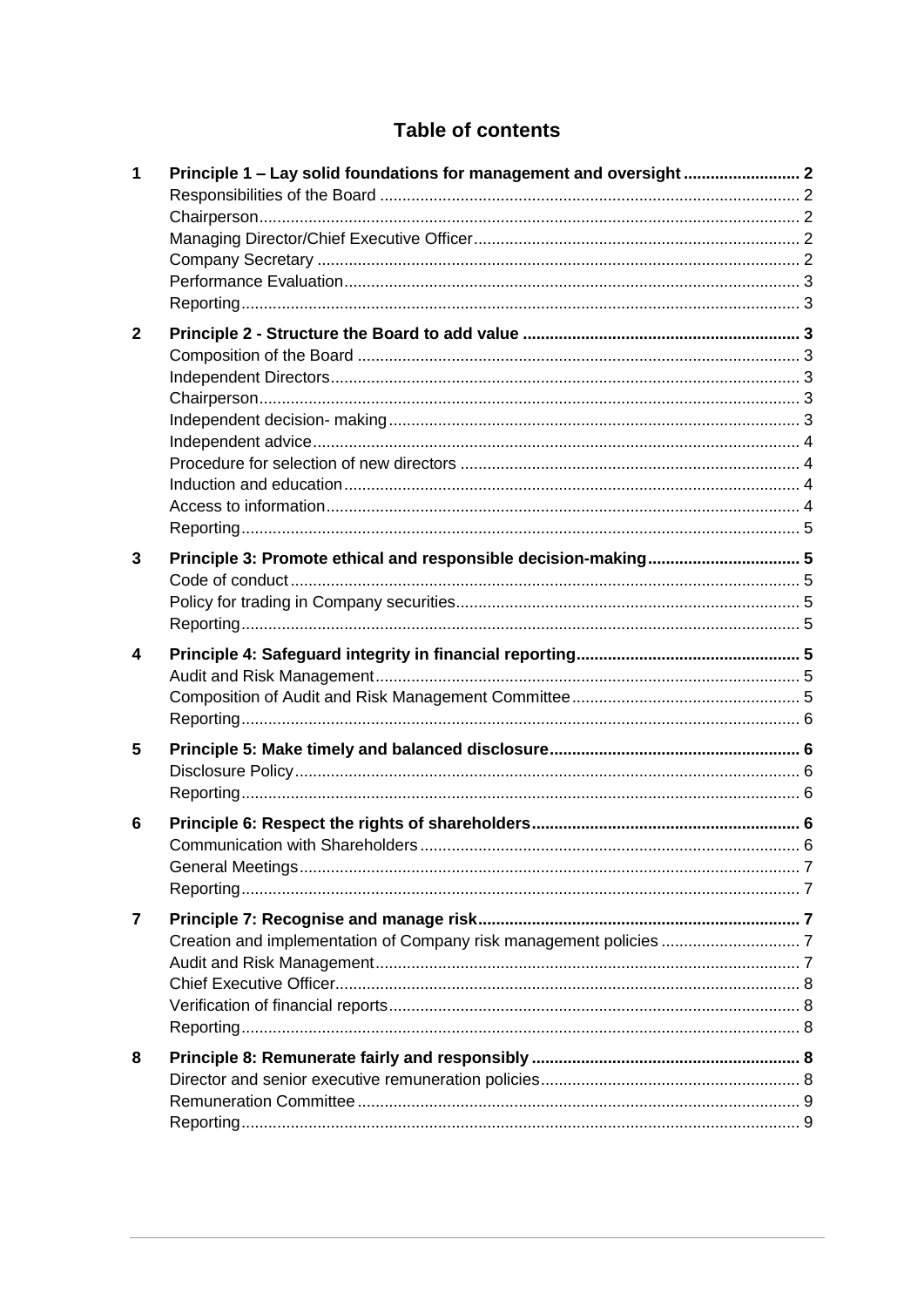# **1 Principle 1 – Lay solid foundations for management and oversight**

## **Responsibilities of the Board**

- 1.1 The Board is responsible for the following matters:
	- 1.1.1 ensuring the Company's conduct and activities are ethical and carried out for the benefit of all its stakeholders;
	- 1.1.2 development of corporate strategy, implementation of business plans and performance objectives;
	- 1.1.3 reviewing, ratifying and monitoring systems of risk management, codes of conduct, internal control system and legal and regulatory compliance;
	- 1.1.4 the appointment of the Company's Managing Director, Chief Executive Officer (or equivalent), Chief Financial Officer, Company Secretary and other senior executives;
	- 1.1.5 monitoring senior executives' performance and implementation of strategy;
	- 1.1.6 determining appropriate remuneration policies;
	- 1.1.7 allocating resources and ensuring appropriate resources are available to management;
	- 1.1.8 approving and monitoring the annual budget, progress of major capital expenditure, capital management, and acquisitions and divestitures; and
	- 1.1.9 approving and monitoring financial and other reporting.

#### **Chairperson**

1.2 The Chairperson is responsible for leadership of the Board and for the efficient organisation and conduct of the Board's business. The Chairperson should facilitate the effective contribution of all directors and promote constructive and respectful relations between directors and between the Board and management of the Company. The Chairperson is responsible for briefing directors on issues arising at Board meetings and ultimately is responsible for communications with shareholders and arranging Board performance evaluation.

#### **Managing Director/Chief Executive Officer**

1.3 The Managing Director or Chief Executive Officer is responsible for running the affairs of the Company under delegated authority from the Board. In carrying out his or her responsibilities the Managing Director must report to the Board in a timely manner and ensure all reports to the Board present a true and fair view of the Company's financial condition and operational results.

#### **Company Secretary**

1.4 The Company Secretary is responsible for monitoring the extent that Board policy and procedures are followed, and coordinating the timely completion and despatch of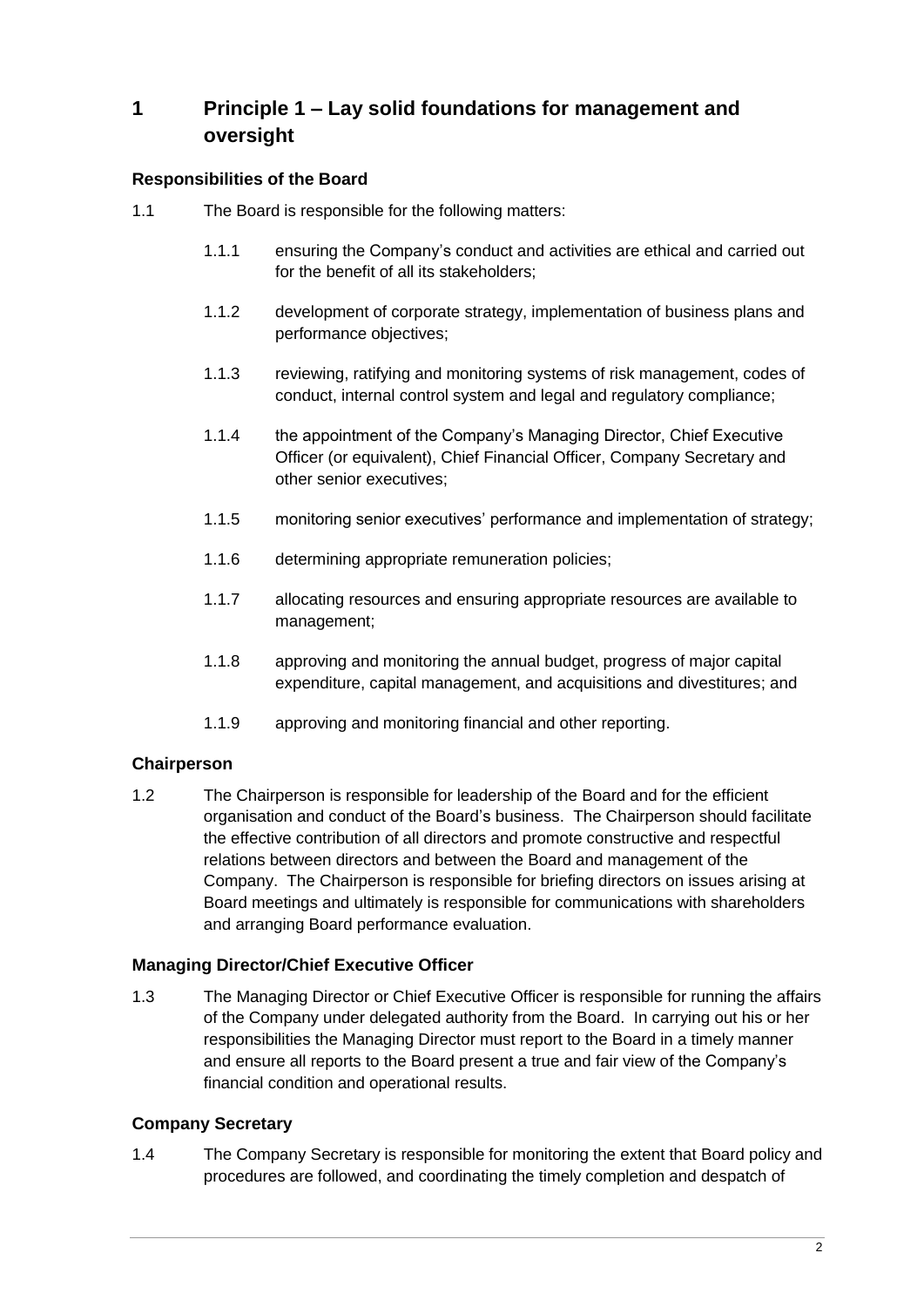Board agendas and briefing material. All directors are to have access to the Company Secretary.

#### **Performance Evaluation**

1.5 The Chairperson and/or the Managing Director are responsible for reviewing the performance of each executive at least once every calendar year with reference to the terms of their employment contract.

### **Reporting**

1.6 The Company, will, in the corporate governance statement section of its Annual Report, include the recommended information set out in the ASX Corporate Governance Principles in relation to the Guide to reporting on Principle 1.

# **2 Principle 2 - Structure the Board to add value**

#### **Composition of the Board**

2.1 The Company will ensure that the Board will be of a size and composition that is conducive to making appropriate decisions and be large enough to incorporate a variety of perspectives and skills, and to represent the best interests of the Company as a whole rather than of individual shareholders or interest groups. It will not, however, be so large that effective decision-making is hindered.

#### **Independent Directors**

- 2.2 The Company will regularly review whether each non-executive director is independent and each non-executive director should provide to the Board all information that may be relevant to this assessment. If a director's independence status changes this should be disclosed and explained to the market in a timely fashion.
- 2.3 The Company will endeavour to ensure that it has a majority of independent directors at all times, subject to the right of shareholders in general meeting to elect and remove directors.

## **Chairperson**

2.4 The Chairperson should be a non-executive director who is independent. The Chairperson should not be the Chief Executive Officer of the Company. The Chairperson's other positions should not be such that they are likely to hinder the effective performance of their role of Chairperson of the Company.

#### **Independent decision- making**

2.5 All directors – whether independent or not - should bring an independent judgement to bear on Board decisions. Non-executive directors are encouraged to confer regularly without management present. Their discussions are to be facilitated by the Chairperson, if he or she is independent or the deputy Chairperson. Non-executive directors should inform the Chairperson before accepting any new appointments as directors.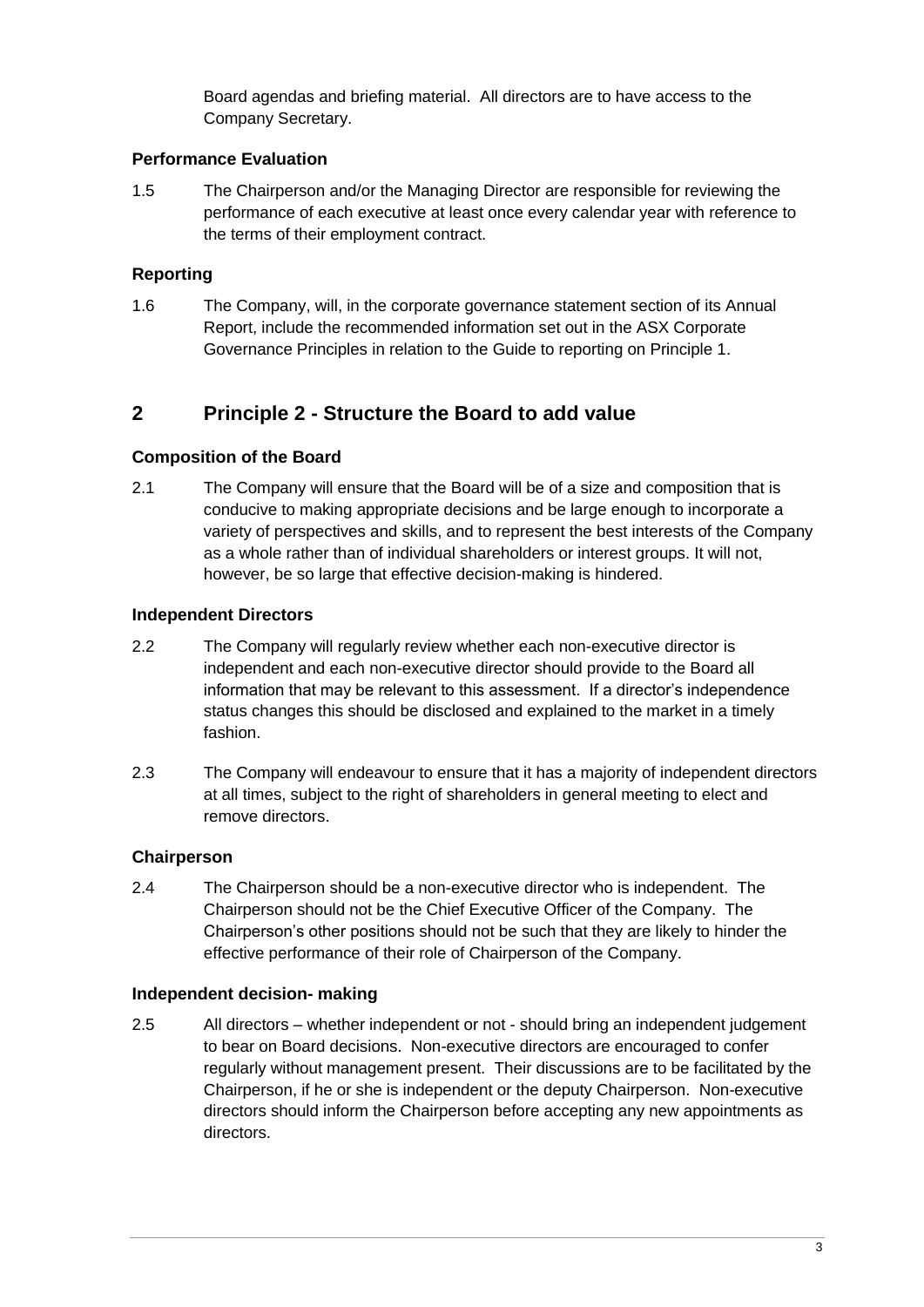#### **Independent advice**

2.6 To facilitate independent decision making, the Board and any committees it convenes from time to time may seek advice from independent experts whenever it is considered appropriate. With the consent of the Chairperson, individual directors may seek independent professional advice, at the expense of the Company, on any matter connected with the discharge of their responsibilities.

#### **Procedure for selection of new directors**

2.7 The Board will establish a Nomination Committee when it considers the Company and the Board are of a size to justify a Nomination Committee. When the Nomination Committee is established it will be pursuant to the Charter set out in Appendix E.

> Prior to the establishment of the Nomination Committee, if any vacancies arise on the Board, all directors are involved in the search and recruitment of a replacement. The Board believes corporate performance is enhanced when the Board has an appropriate mix of skills and experience.

2.8 In support of their candidature for directorship or re-election, non-executive directors should provide the Board with details of other commitments and an indication of time available for the Company. Prior to appointment or being submitted for re-election non-executive directors should specifically acknowledge to the Company that they will have sufficient time to meet what is expected of them. Re-appointment of directors is not automatic.

#### **Induction and education**

- 2.9 The Board will implement an induction program to enable new directors to gain an understanding of:
	- 2.9.1 the Company's financial, strategic, operational and risk management position;
	- 2.9.2 the rights, duties and responsibilities of the directors;
	- 2.9.3 the roles and responsibilities of senior executives; and
	- 2.9.4 the role of any Board committees in operation.
- 2.10 Directors will have reasonable access to continuing education to update and enhance their skills and knowledge, including education concerning key developments in the Company and in the industries in which the Company's business is involved.

#### **Access to information**

- 2.11 The Board has the right to obtain all information from within the Company which it needs to effectively discharge its responsibilities.
- 2.12 Senior executives are required on request from the Board to supply the Board with information in a form and timeframe, and of a quality that enables the Board to discharge its duties effectively. Directors are entitled to request additional information where they consider such information necessary to make informed decisions.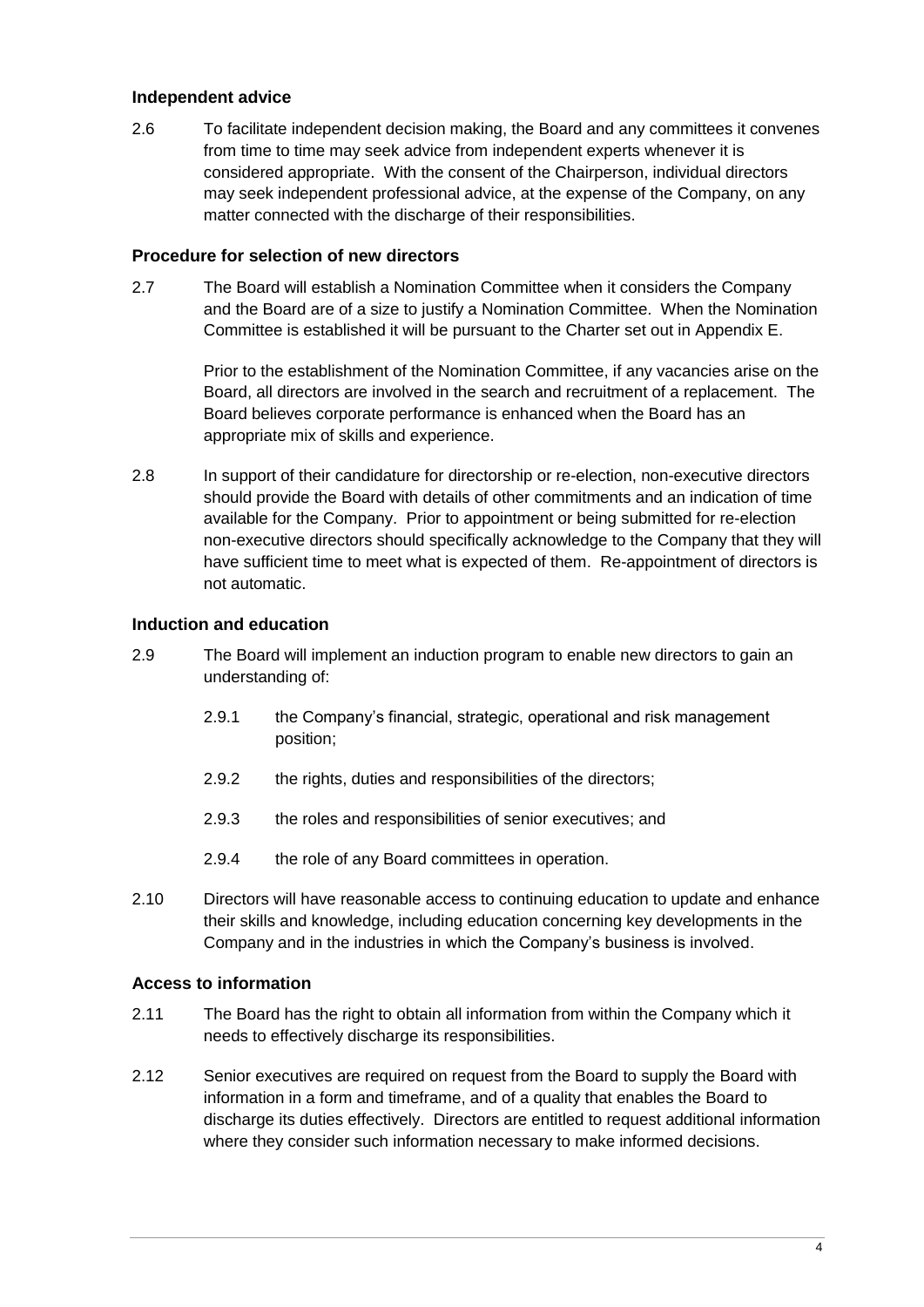# **Reporting**

2.13 The Company, will, in the corporate governance statement section of its Annual Report, include the recommended information set out in the ASX Corporate Governance Principles in relation to the Guide to reporting on Principle 2.

# **3 Principle 3: Promote ethical and responsible decision-making**

### **Code of conduct**

- 3.1 The Board has adopted the Code of Conduct set out at Appendix A to promote ethical and responsible decision making by directors, management and employees. The Code embraces the values of honesty, integrity, enterprise, excellence, accountability, justice, independence and equality of stakeholder opportunity.
- 3.2 The Board is responsible for ensuring that training on the Code of Conduct is provided to staff and officers of the Company.
- 3.3 The Board is responsible for making advisers, consultants and contractors aware of the Company's expectations set out in the Code of Conduct.

#### **Policy for trading in Company securities**

- 3.4 The Board has adopted a policy on trading in the Company's securities by directors, senior executives and employees set out in Appendix B.
- 3.5 The Board is responsible for ensuring that the policy is brought to the attention of all affected persons and for monitoring compliance with the policy.

#### **Reporting**

3.6 The Company, will, in the corporate governance statement section of its Annual Report, include the recommended information set out in the ASX Corporate Governance Principles in relation to the Guide to reporting on Principle 3.

# **4 Principle 4: Safeguard integrity in financial reporting**

#### **Audit and Risk Management**

- 4.1 The Board will established an Audit and Risk Management Committee pursuant to the Audit and Risk Management Committee Charter set out at Appendix C when it considers the Company and the Board are of a size to justify the committee.
- 4.2 The Audit and Risk Management Committee's mandate is to review the integrity of the Company's financial reporting, oversee the independence and competence of the external auditors and review management's implementation of the Company's risk management policies.

#### **Composition of Audit and Risk Management Committee**

- 4.3 Members of the Audit and Risk Management Committee are directors of the Company appointed by the Board and the committee is structured as follows:
	- 4.3.1 consists only of non-executive directors unless the Chairperson is an executive director in which case it may include the Chairperson;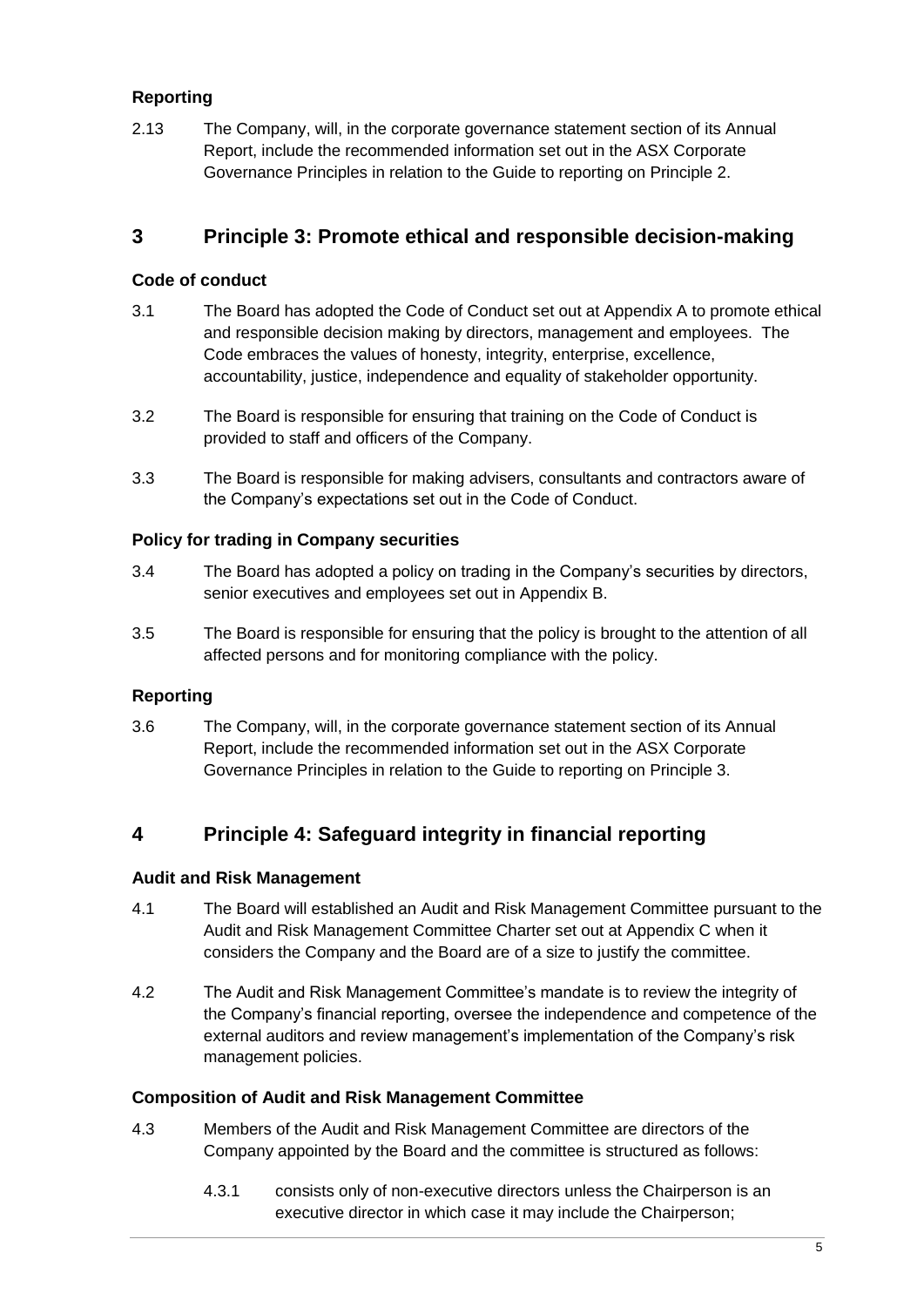- 4.3.2 is chaired by a non-executive director who is not Chairperson of the Board; and
- 4.3.3 has at least three members.

# **Reporting**

4.4 The Company, will, in the corporate governance statement section of its Annual Report, include the recommended information set out in the ASX Corporate Governance Principles in relation to the Guide to reporting on Principle 4.

# **5 Principle 5: Make timely and balanced disclosure**

#### **Disclosure Policy**

- 5.1 The Board has adopted a Disclosure Policy for ensuring timely and accurate disclosure of price-sensitive information to shareholders through the ASX set out in Appendix D.
- 5.2 The Disclosure Policy ensures that:
	- 5.2.1 all investors have equal and timely access to material information concerning the Company including its financial position, performance, ownership and governance; and
	- 5.2.2 Company announcements are subjected to a vetting and authorisation process designed to ensure they:
		- (a) are released in a timely manner;
		- (b) are factual;
		- (c) do not omit material information; and
		- (d) are expressed in a clear and objective manner that allows investors to assess the impact of the information when making investment decisions.

## **Reporting**

5.3 The Company, will, in the corporate governance statement section of its Annual Report, include the recommended information set out in the ASX Corporate Governance Principles in relation to the Guide to reporting on Principle 5.

# **6 Principle 6: Respect the rights of shareholders**

#### **Communication with Shareholders**

6.1 The Board is committed to open and accessible communication with holders of the Company's shares and other securities. Disclosure of information and other communication will be made as appropriate by mail or email.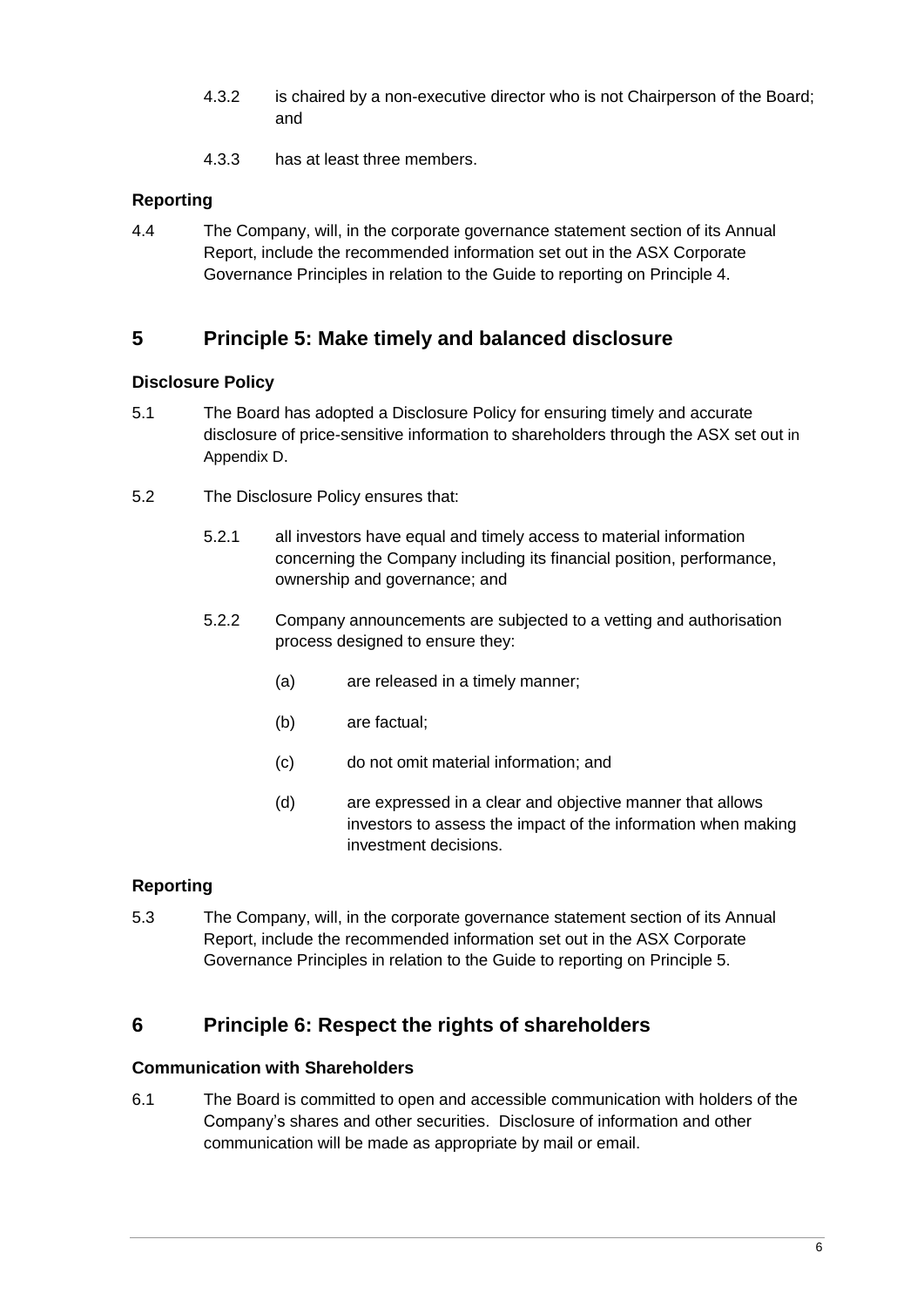- 6.2 The Company's website will also be used to provide additional relevant information to security holders. The Board considers the following to be appropriate features for the Company's website:
	- 6.2.1 placing the full text of notices of meeting and explanatory material on the website;
	- 6.2.2 providing information about the last 4 years' press releases or announcements plus at least 4 years of financial data on the website; and
	- 6.2.3 providing information updates to security holders on request by email.

## **General Meetings**

6.3 The Company is committed to improving shareholder participation in general meetings. In order to achieve that objective, the Company has adopted guidelines of the ASX Corporate Governance Council for improving shareholder participation through the design and content of notices and through the conduct of the meeting itself.

## **Reporting**

6.4 The Company, will, in the corporate governance statement section of its Annual Report, include the recommended information set out in the ASX Corporate Governance Principles in relation to the Guide to reporting on Principle 6.

# **7 Principle 7: Recognise and manage risk**

#### **Creation and implementation of Company risk management policies**

- 7.1 It is the responsibility of the Chief Executive Officer (or equivalent) to create, maintain and implement risk management and internal control policies for the Company, subject to review by the Audit and Risk Management Committee and ultimately the Board.
- 7.2 The Chief Executive Officer (or equivalent) must report to the Audit and Risk Management Committee on a six half yearly basis regarding the design, implementation and progress of the risk management policies and internal control systems.

#### **Audit and Risk Management**

- 7.3 The Audit and Risk Management Committee's mandate is to review the integrity of the Company's financial reporting, oversee the independence and competence of the external auditors and review management's implementation of the Company's risk management policies.
- 7.4 As referenced with respect to Principle 4, the Board may establish an Audit and Risk Management Committee pursuant to the Audit and Risk Management Committee Charter set out at Appendix C.

#### **Review by the Board**

7.5 The Board will review the effectiveness of implementation of the risk management system and internal control system at least annually.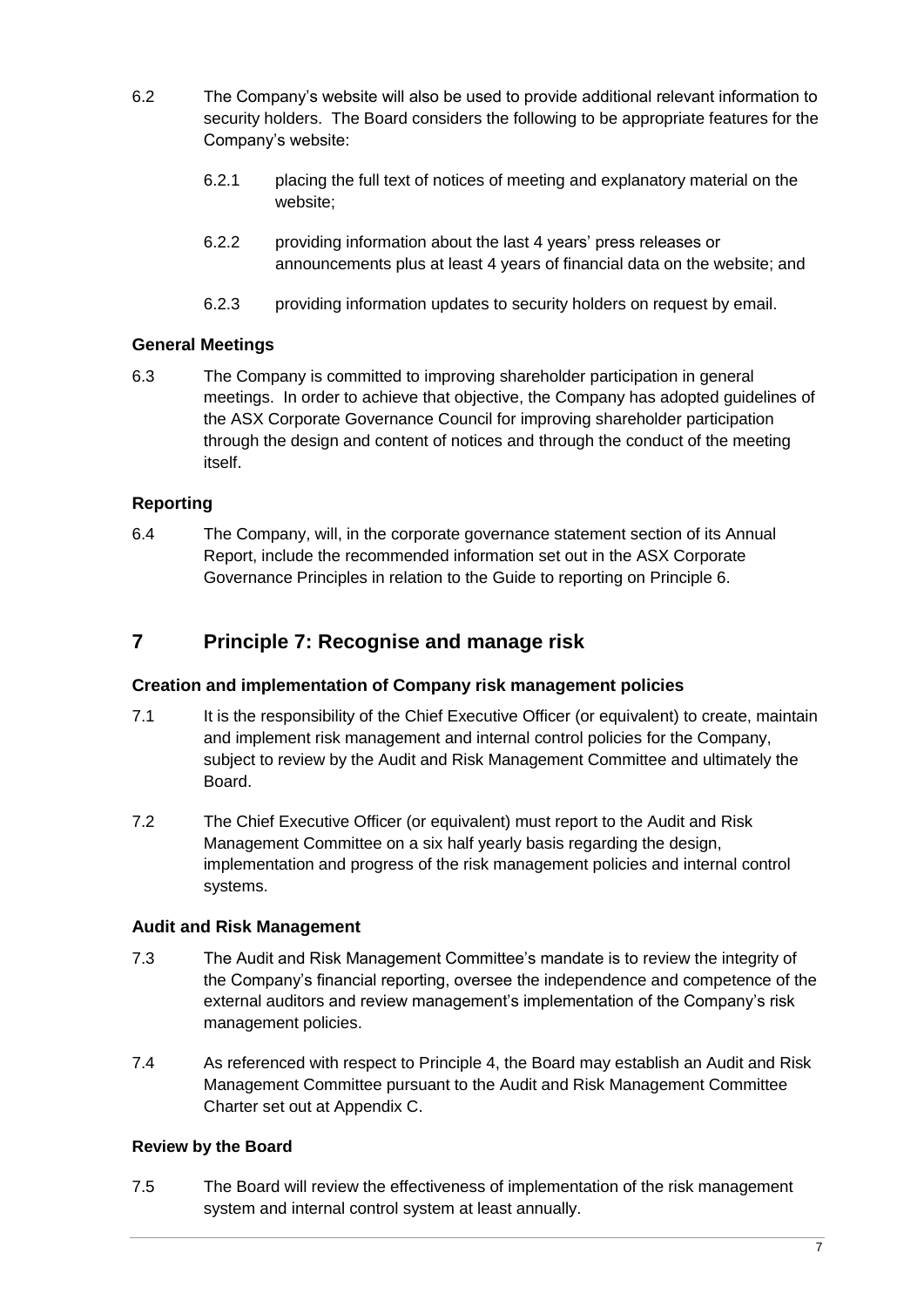7.6 When reviewing risk management policies and internal control system the Board should take into account the Company's legal obligations and should also consider the reasonable expectations of the Company's stakeholders, including security holders, employees, customers, suppliers, creditors, consumers and the community.

# **Chief Executive Officer**

7.7 The Chief Executive Officer (or equivalent) is required annually to state in writing to the Board that the Company has a sound system of risk management, that internal compliance and control systems are in place to ensure the implementation of Board policies, and that those systems are operating efficiently and effectively in all material respects.

## **Verification of financial reports**

- 7.8 The Chief Executive Officer (or equivalent) and Chief Financial Officer (or equivalent) are required by the Company to state the following in writing prior to the Board making a solvency declaration pursuant to section 295(4) of the Corporations Act:
	- 7.8.1 that the Company's financial reports contain a true and fair view, in all material respects, of the financial condition and operating performance of the Company and comply with relevant accounting standards; and
	- 7.8.2 that the declaration provided in accordance with section 295A of the Corporations Act is founded on a sound system of risk management and that the system is operating effectively in all material respects in relation to financial reporting risks.

# **Reporting**

7.9 The Company, will, in the corporate governance statement section of its Annual Report, include the recommended information set out in the ASX Corporate Governance Principles in relation to the Guide to reporting on Principle 7.

# **8 Principle 8: Remunerate fairly and responsibly**

## **Director and senior executive remuneration policies**

- 8.1 The Company's remuneration policy is structured for the purpose of:
	- 8.1.1 motivating senior executives to pursue the long-term growth and success of the Company; and
	- 8.1.2 demonstrating a clear relationship between senior executives' performance and remuneration.
- 8.2 The Board's responsibility is to set the level and structure of remuneration for officers (including but not limited to directors and secretaries) and executives, for the purpose of balancing the Company's competing interests of:
	- 8.2.1 attracting and retaining senior executives and directors; and
	- 8.2.2 not paying excessive remuneration.